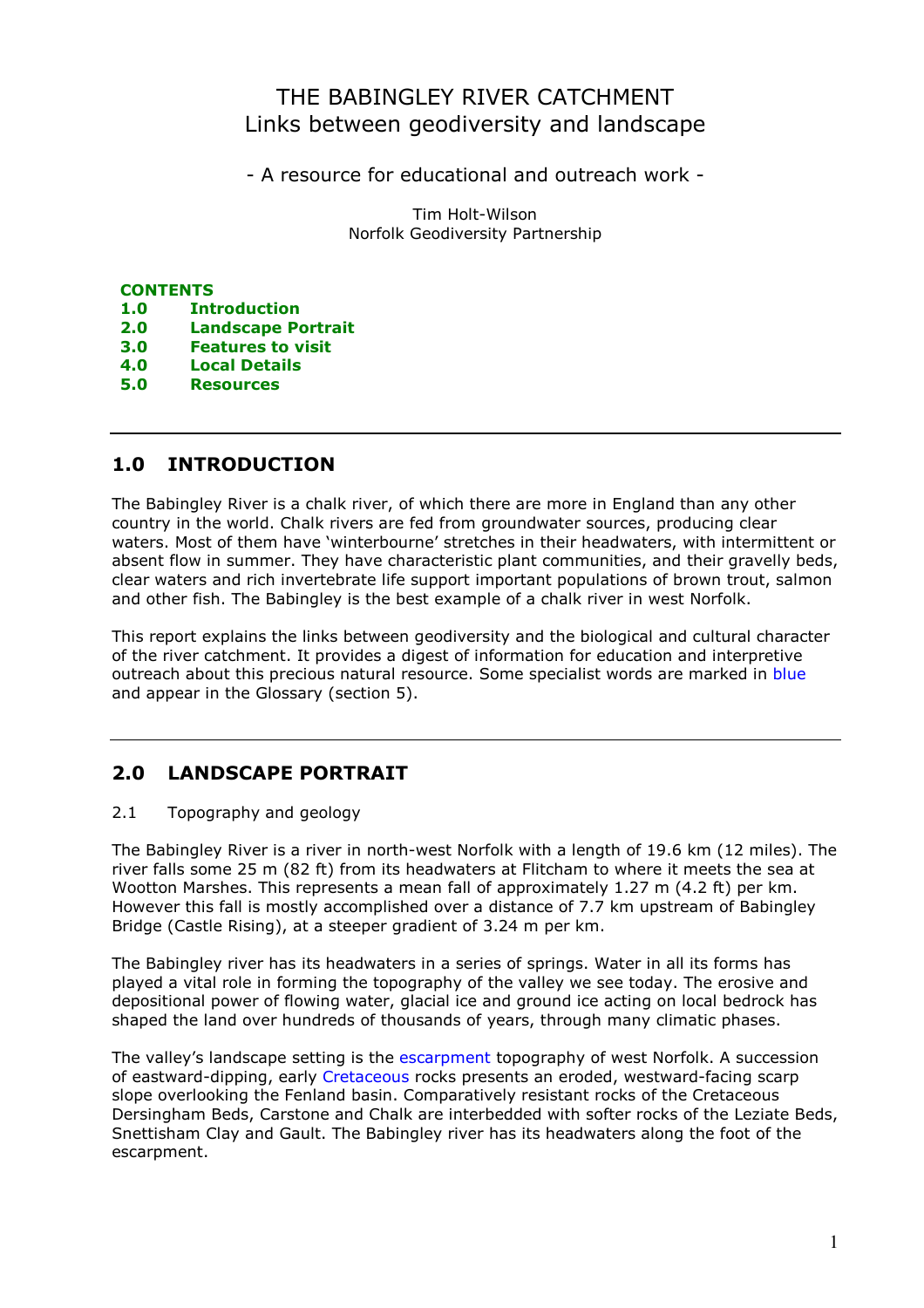The most important landscape forming event here was the Anglian glaciation during the Pleistocene epoch, some 450,000 years ago, when thick a thick ice sheet arrived from the north-west. It eroded the pre-existing landscape and deposited a variety of sands, gravels and clays in the valley. It pushed the line of the chalk escarpment The most recent cold period, the Devensian also left its mark on the Babingley catchment through modifying aspects of local relief. An ice sheet reached as far south as Snettisham, and possibly even Sandringham. Everything we see in today's post-glacial, Holocene landscape is a footnote to these scene-setting episodes in local Earth history. Human influence on the landscape is most evident in deforestation, taming of rivers and wetlands, shaping of biodiversity, planting of crops, the development of buildings, settlements and roads, and the results of earth-moving activity such as embankments and quarries.



Chalk bedrock exposed in the West Norfolk Lime Co chalk pit at Hillington, 1966. The nodular rock above the hammer is the hard Melbourn Rock horizon, used locally for 'clunch' building stone. Photo courtesy British Geological Survey, Geoscenic P210724.

#### 2.2 Headwaters

The Chalk forms the high ground overlooking the headwaters of the catchment. These uplands have the gently rounded hillsides and dry valleys characteristic of the chalk landscape of south-eastern England. Arable farming has now developed in place of historic sheep pasture on the thin, chalky soils of the Newmarket 2 Association. The bedrock contains horizons of varying hardness, including the Melbourn Rock, Nettleton Stone and Totternhoe Stone (harder) and Plenus Marls, Nettleton Marl and Chalk Marl (softer). Locally these give rise to subtle changes in topography, visible as slight undulations in the ground, and to spring-lines where groundwater emerges above the harder or more impermeable layers, as at the Redhole and Denbeck springs. Water also emerges from wet flushes where the watertable is intercepted by the ground surface, as in the catchment's perennial headwaters near Flitcham Abbey Farm and Hillington Carr.

The Babingley River has multiple sources in its catchment, and the abundant flow of chalkrich water generated by these sources imparts its character to the whole river. The Babingley is thus officially characterised as a Chalk River for the 6 km (3¾ miles) of its length between Flitcham and Castle Rising; this gives rise to the river's distinctive biodiversity. However, the chalk landscape is mostly a dry one, as soils are permeable and surface water quickly soaks away underground. The higher ground in the catchment is marked by a series of broad dry valleys; the largest of these extends for over 4 km (2.4 miles) from Harpley towards Flitcham. These were created in past climatic periods when groundwater levels were higher in the chalk or river base levels were higher, or snow-melt was greater, or when the ground was permanently frozen by permafrost and thus prone to erosion by flowing water. Temporary streams known as 'winterbournes' may occasionally flow in dry valleys today, at times of high rainfall when soils are saturated, notably in the valley extending towards Harpley. In the 19<sup>th</sup> century, the source of the river was considered to lie in this valley, at Springhead Meadow a mile east of Flitcham. The nearby pumping station has since lowered the water table such that it has now run dry.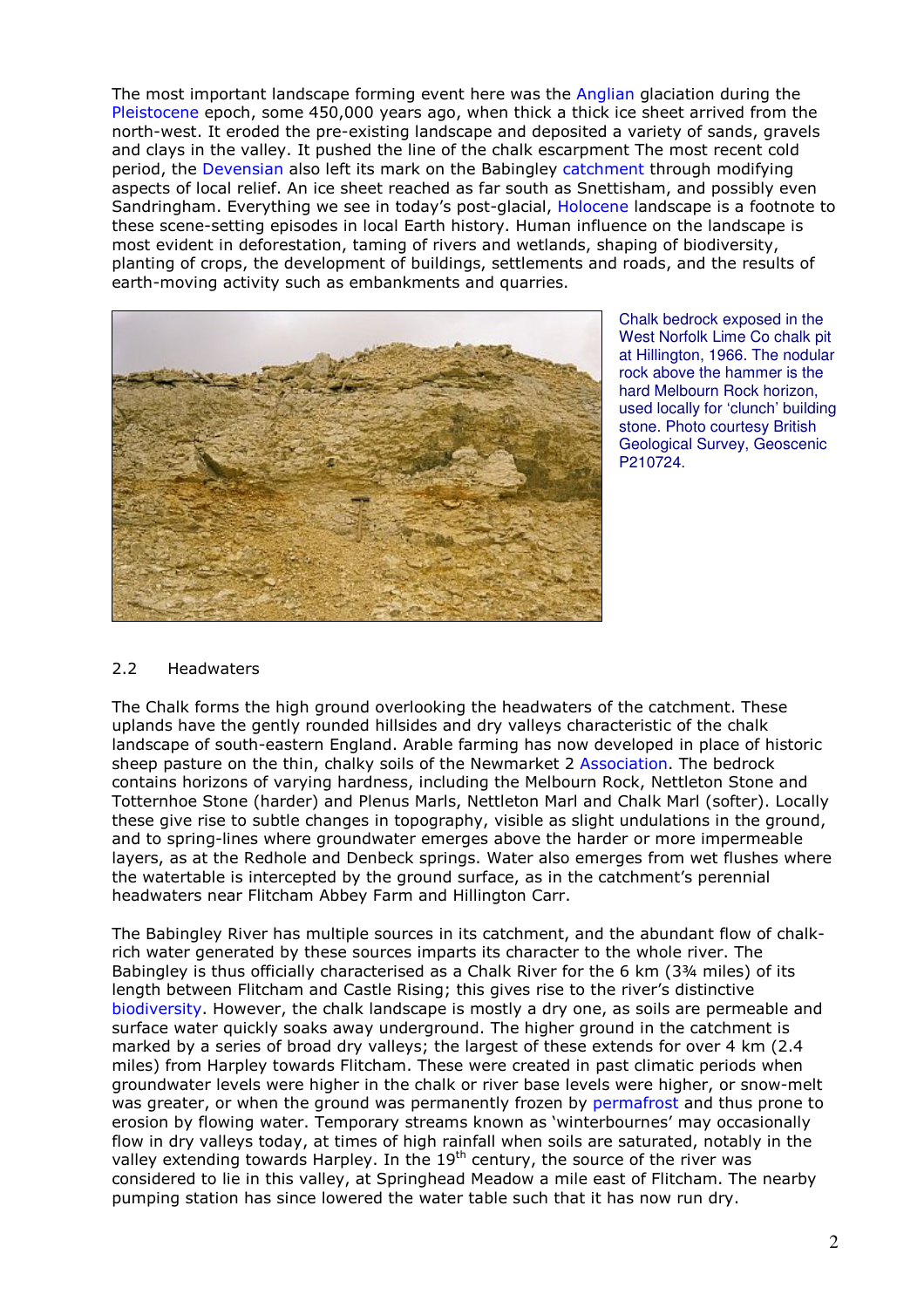

Spring-fed ponds in the headwaters at Abbey Farm, Flitcham.



The former source of the river at Springhead Meadow, Flitcham. It is now a 'winterbourne'.

The Chalk is the area's most important source of drinking water - it is the region's major aquifer, holding many millions of gallons of water in its joints, fissures and pores. The water works at Hillington supplies King's Lynn, Hunstanton and local villages, and organic farming at Flitcham Abbey Farm near helps maintain water quality in the surrounding catchment. In the 19<sup>th</sup> century, the spring at Denbeck Wood was the main source of water for Sandringham House.

Chalk rock has been extracted for building purposes (clunch and builders' lime), hardcore (for making up roads) and agricultural use (liming) in several quarries in the catchment, most notably today at Hillington. Flint nodules sourced from the Chalk and from surface deposits are a local source of building stone visible in walls.

### 2.3 Middle reaches

West of Hillington, the middle reaches of the catchment are underlain by early Cretaceous sandstones of the Leziate Beds, Dersingham Beds and Carstone. They underlie the higher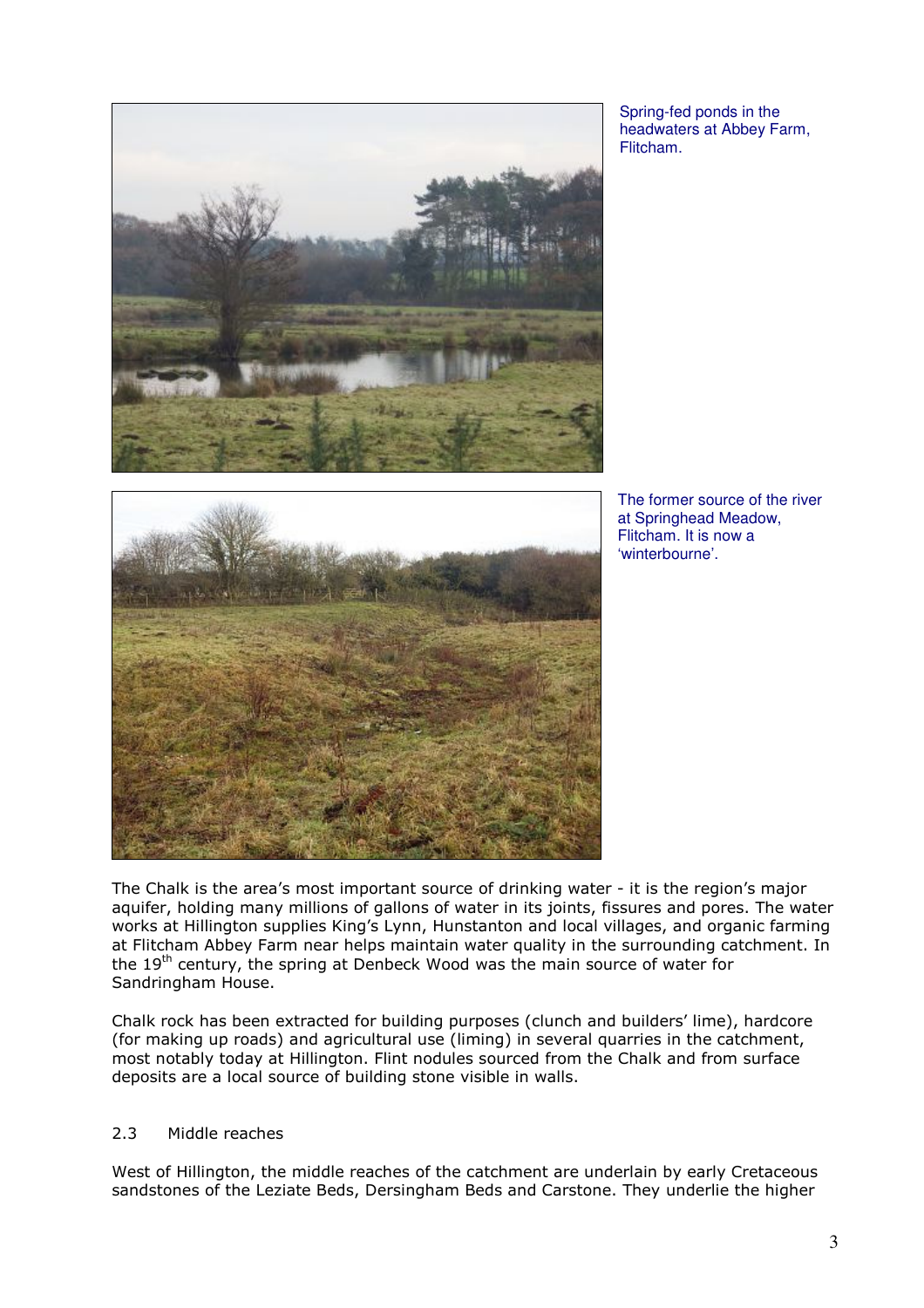ground flanking the valley around Castle Rising and West Newton, and give rise to sandy soils of the Newport 4 Association, upon which areas of heathland and conifer forest are developed. The valley floor is broad, and contains a variety of surface deposits of glacial and periglacial origin. These include glacial till, sand and gravel, and head (a layer of mixed slumped material). These give rise to the variety of clayey, sandy and peaty soils found on the floor of the main valley and its tributaries, comprising the Isleham 2 and Blackwood Associations. The land use here is mostly arable and pasture.

The glacial deposits were laid down during the Anglian glaciation when ice sheets, perhaps over a ½ mile thick, moved over the land. They ground down the rocks over which they passed, reshaping and reducing the hills of the Chalk escarpment, depositing the variety of sands, gravels and clays, and carving out meltwater channels in the land beneath the ice.

The periglacial deposits were formed during the last glacial period, the Devensian. The ground was typically permanently frozen except for the summer time, when the top metre or so of the subsoil thawed and became mobile. This area close to the margin of an ice sheet which is though to have reached as far south as Snettisham. A proglacial meltwater lake may have extended some way up the Babingley valley. Also, desiccating winds blew clouds of silt and dust into the air. These processes led to the formation of mixed sandy, solifluction and wind-blown deposits which mantled the ground with a mixture of head and coverloam, thus influencing the composition of soils. In some places blisters of ground ice formed over seasonally wet areas, leading to the formation of distinctive 'hummocky ground' and pingos. At that time, the river drained to a lower base level, as sea level in the North Sea was over 100 m (328 ft) lower than today. Evidence of the former river channel lies buried beneath the valley floor in its middle and lower reaches.



Surviving relict pingo topography at Babingley Meadow, Appleton; 1988. Image courtesy Norfolk Heritage Explorer.

Over the last few years, work has begun to improve the ecology of the middle reaches of the Babingley River through river restoration work. The nature of the river channel has been altered in past centuries for land drainage purposes, and its flow has been harnessed to create a series of water mills. The mills are no longer active, but the river remains constrained by the effects of channel deepening and straightening, and by low water flows. A century ago the river corridor was lined by damp grazing meadows, and the river was in closer contact with its floodplain; today agricultural land-use has encroached right up to the river in many places. Although flow is maintained in the river throughout the year, the quantity has been reduced by groundwater abstraction for public water supply in the headwaters.

Although the river's fall is relatively steep in this section (approx 3.24 m / km) its bed is prone to being clogged by silt, so affecting fish spawning and plant life. It is no longer in a living connection with its floodplain, so affecting the valley's biodiversity and also flood control measures. A programme of river restoration has been undertaken to mitigate some of these negative effects on river life. Small changes to the river's profile have been made in the stretch between West Newton Mill and Castle Rising Mill, including creating gravel riffles and ramps, channel chicanes and debris dams. The aim is to harness natural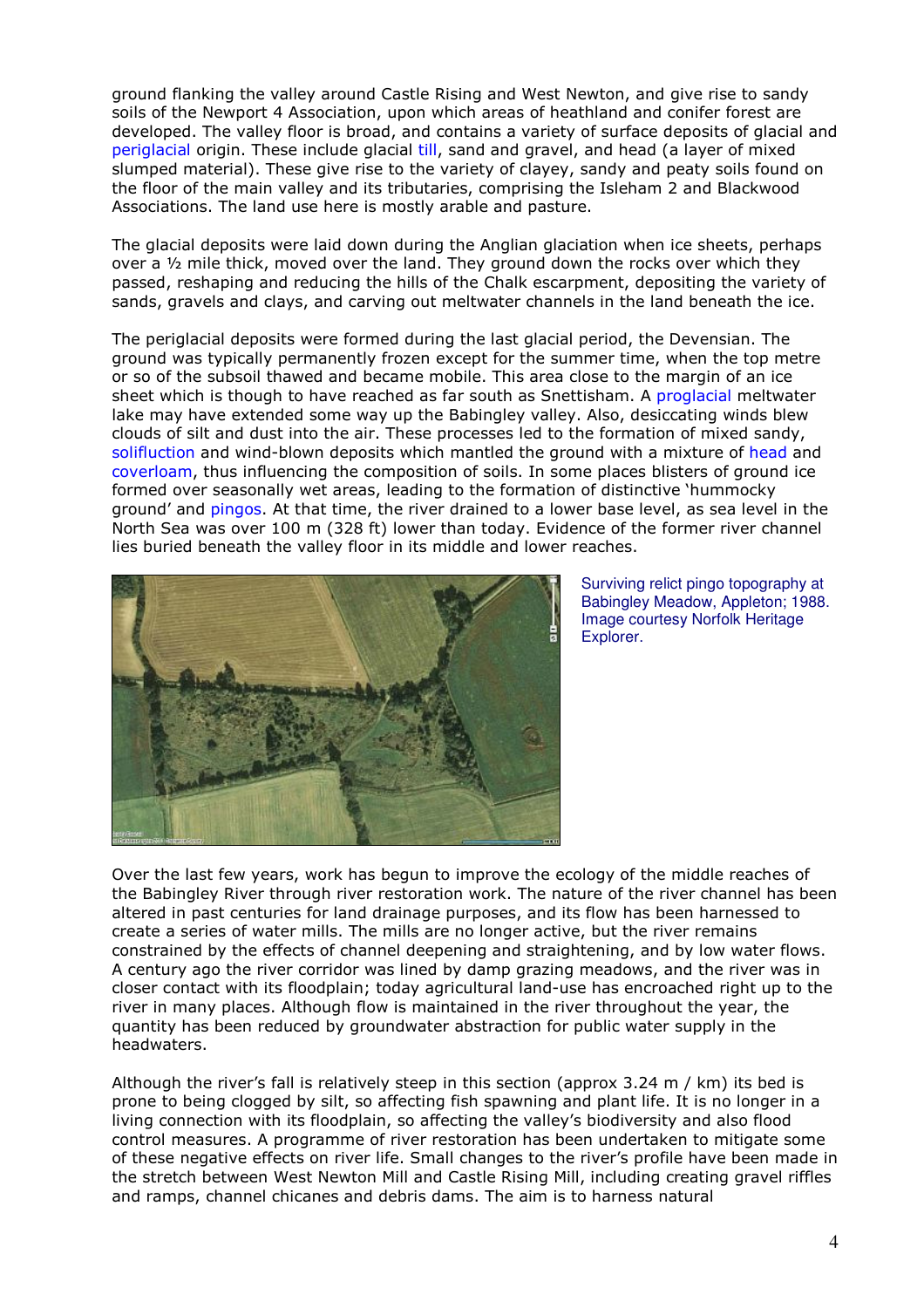geomorphological processes to kick-start natural channel behaviour, in order to create more habitat diversity.



Recreated meanders and bank reprofiling add variety to river flow dynamics, enhancing available wildlife habitat above and below the water level.

### 2.4 Marshland

The valley opens out west of the A149 road at Castle Rising bridge. It was formerly part of a navigable estuary, but is now an expanse of reclaimed marshland underlain by the recent marine alluvium of the Terrington Beds. Here, silty soils of the Blacktoft Association make rich arable land. The land reclamation story here began in late Saxon times, when a sea bank (confusingly called the 'Roman Bank') was constructed to enclose saltmarshes fronting the Wash in Norfolk. At that time the Babingley River discharged directly into The Wash near Wolferton through a complex of saltmarshes and tidal creeks. In Mediaeval times Babingley and Castle Rising could be reached by ship, but further land-takes in the post-Mediaeval period distanced the quays from the sea and the access channels eventually silted up. In the 1850s the course of the Great Ouse was diverted into the Lynn Channel at King's Lynn, and tracts of former saltmarsh at North Wootton and South Wooton were reclaimed. The waters of the Babingley River were then diverted some 6.75 km (4 miles) southwards into the Lynn Channel via a drain known as the Marsh Cut.



A map showing the Babingley River estuary, 1588, showing the river directly entering The Wash. A canal links Castle Rising (lower right) with the river channel. Image courtesy Castle Rising History - http://www.castlerising-history.co.uk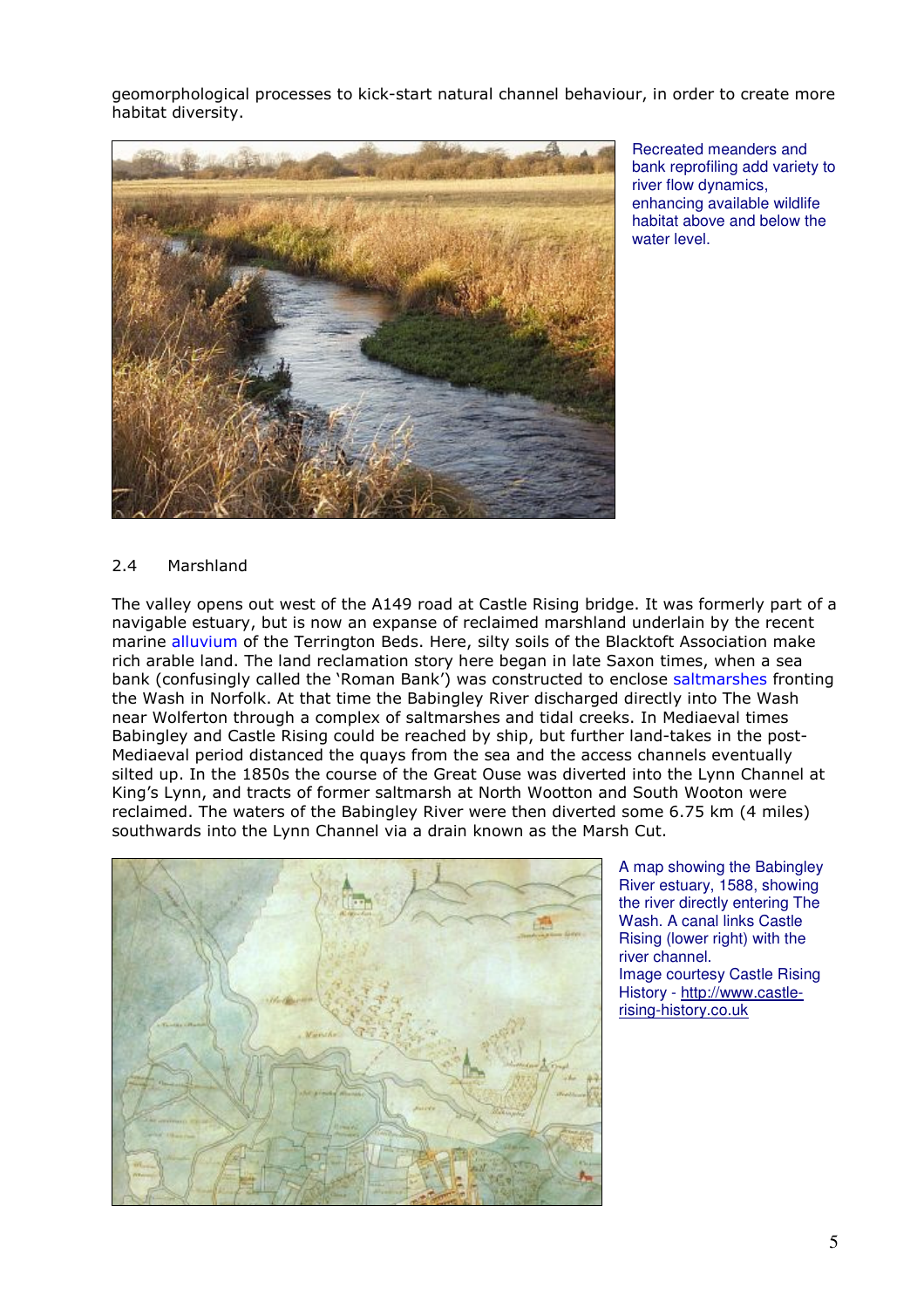## 2.5 Future scenario

Rising sea levels due to human-induced global warming may well see tidal influence extending up the Babingley valley once more. Norfolk County Council estimates that sea levels are likely to rise by up to 0.88 m this century, so the river could become tidal almost as far upstream as West Newton Bridge (located at the 10 m contour). If so, the river will be grading to a rising base level, which could raise freshwater levels upstream in the catchment. Set against this, all future scenarios suggest that climate change is likely to lead to lower groundwater and river flows in summer. To add to the uncertainty, unstable weather patterns are likely to lead to episodes of more intense rainfall alternating with drought, all of which have implications for river, floodplain and water management, and biodiversity in the catchment. The Babingley River valley is clearly still evolving.

# 3.0 FEATURES TO VISIT

The following natural and cultural features have potential to communicate the contribution of geodiversity (geology, landforms and processes, soil and water) to the natural and cultural character of the Babingley River and its catchment. For details see section 4 below.

## 3.1 Water mills

The river's abundant flow has been harnessed since the Middle Ages to power water mills processing various raw materials at:

- Flitcham (flax? mill);
- Congham ('oil mill');
- Castle Rising (the paper mill, the corn mill, ye Babingley Myll).

With the co-operation of the owners, there is potential to arrange mill visits to see surviving evidence. Congham Lodge Mill or West Newton Mill (Rising Mill) have the best above-ground remains.

## 3.2 River restoration

Following ecological degradation, work has started to restore aspects of the river's ecology and flow dynamics through channel enhancements at:

Hillington Park, where the artificial lake called Broadwater has been restored to river;

A 1.25 km stretch between West Newton Mill and Castle Rising Mill.

The results of river restoration can be seen via a public footpath routed along the river bank between West Newton Mill and Castle Rising Mill, and by arrangement with the owner of Hillington Park. Aerial photographs and old maps show the shape of the river's former meandering channel; some old channel remnants can still be seen on the floodplain, e.g. the wet area north of Old Sovereigns Wood.

#### 3.3 Groundwater and the aquifer

Rain falling on the chalk hills round Flitcham, Harpley & Hillington recharges the aquifer and occasionally flows overground as 'winterbournes', as at Flitcham Springhead Meadow. The chalk bedrock itself can be seen exposed in chalk pits at Harpley Dams, Hillington and on Flitcham Abbey Farm. It can also be seen as fragments in the topsoil.

Groundwater is pumped from the aquifer into the public water supply from the Anglia Water borehole at Hillington Water Works (and also from a private pumping station in Hillington Park).

Groundwater emerges from springs and wet flushes at Flitcham Abbey Farm, Hillington Carr, Redhole, Denbeck). Flitcham Abbey Farm has areas of permissive public access where natural springs can be seen, and a bird hide from which water birds can be observed.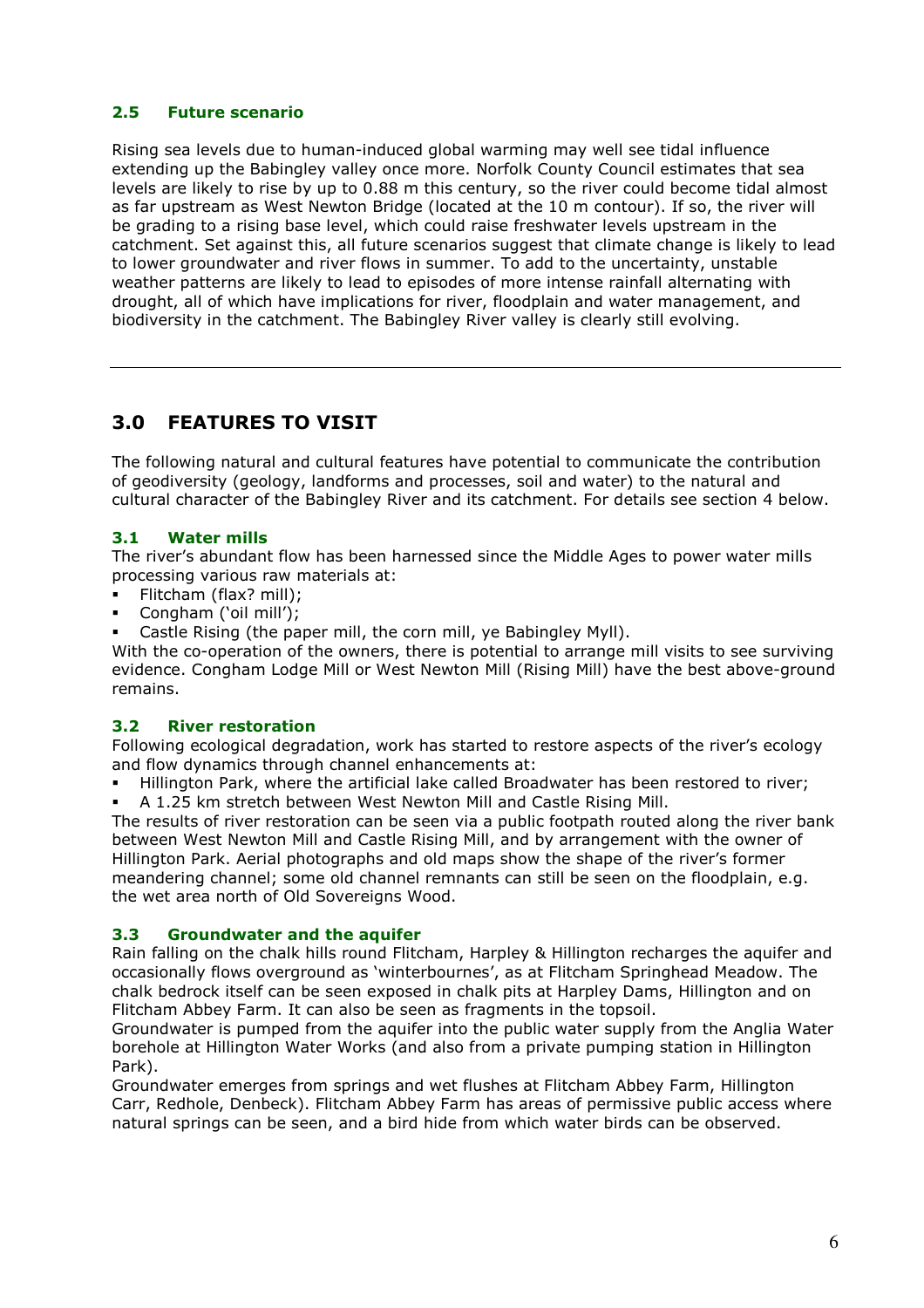

The river at Hillington Park, following restoration work by the Environment Agency, 2007. Photo courtesy Environment **Agency** 

### 3.4 Water during the Ice Age

Water sculpted the dry valleys in the chalk hills in times when there was more surface water or the subsoil was impermeable. A good example of dry valley topography can be seen at Anmer Road, Flitcham.

Evidence of higher groundwater or surface water flows in the past can be seen at Springhead Meadow, Flitcham, where there are incised meanders.

Evidence of blisters of ground ice (pingos) can be seen at Babingley Meadow County Wildlife Site (CWS), Appleton. Areas of 'hummocky ground' can be seen north of the river east of the A149 (Rising Common) and along the valley floor near Gatton Waters.

A buried tunnel valley is present beneath the valley floor in the area of West Newton Bridge. This was carved out by water under pressure beneath the Anglian ice sheet, but can only be detected in borehole records.

#### 3.5 Evidence of changing sea levels

In Roman, Saxon and Mediaeval times an estuary extended as far east as Castle Rising, and it was navigable as far as Castle Rising and Babingley (as witnessed by the story of St Felix landing there to evangelise Norfolk). Blocks of grey quartzite stone ('silver carr') were exported from here in Roman times to build the Roman fort at Brancaster; examples can be seen at the church and dotted around the parish. Port facilities at Castle Rising were accessible via a minor tributary of the river, with staithes and a ship canal; the best place to appreciate this is Night Marsh Lane. Permission form the Castle Rising Estate is needed to visit the staithe site.

#### 3.6 Evidence of saltmarsh reclamation

The Babingley River once flowed directly into The Wash near Wolferton, and was fringed by natural saltmarshes. North Wootton is the best place to see aspects of saltmarsh reclamation over the last 1000 years or more. A seawall called the 'Roman Bank' was constructed in Saxon times across its outlet; evidence of its course can be seen north of Marsh Common beside the railway line. A saltern mound (of Mediaeval date?) can be seen here, also the meandering courses of former saltmarsh creeks, also a cutting through the saltmarsh alluvial deposits underlying the Common, possibly deposited in Roman times The diversion of the Great Ouse at King's Lynn in the 1850s and the creation of the Lynn Channel led to a major phase of saltmarsh reclamation, the results of which are visible in the landscape of flat, open farmland intersected by drainage ditches created in the 1860s at Marsh Road.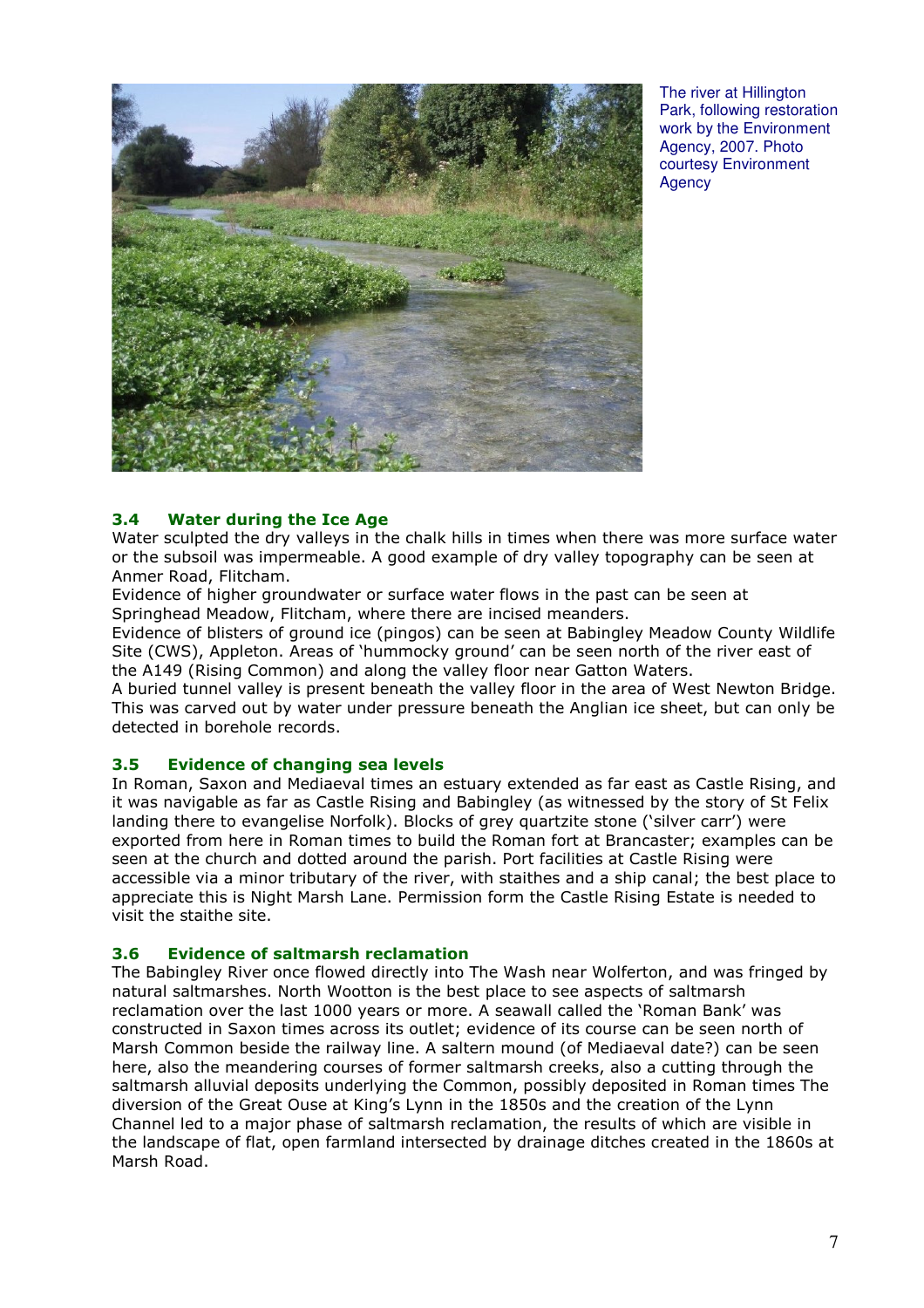## 3.7 Chalk river biodiversity

Distinctive species present include:

- water crowfoot, fool's watercress, watercress;
- water vole;
- brown trout, bullhead, dace and stone loach.

Mediaeval stories suggest that beavers were present in the valley in Saxon times. Other notable water-related species recorded from the river include heron, kingfisher, otter, marsh harrier, grey wagtail.

(The native white crayfish is a typical chalk river species, but has not been recorded from the Babingley, although it may formerly have been present.)



Clear flowing waters and submerged plant life in the river between West Newton Mill and Castle Rising Mill. Fool's Water Cress Apium nodiflorum bedded with Soft Hornwort Ceratophyllum submersum.



The waters of the Babingley River enter The Wash at Point Green. This interpretive panel explains saltmarsh ecology and the history of land reclamation.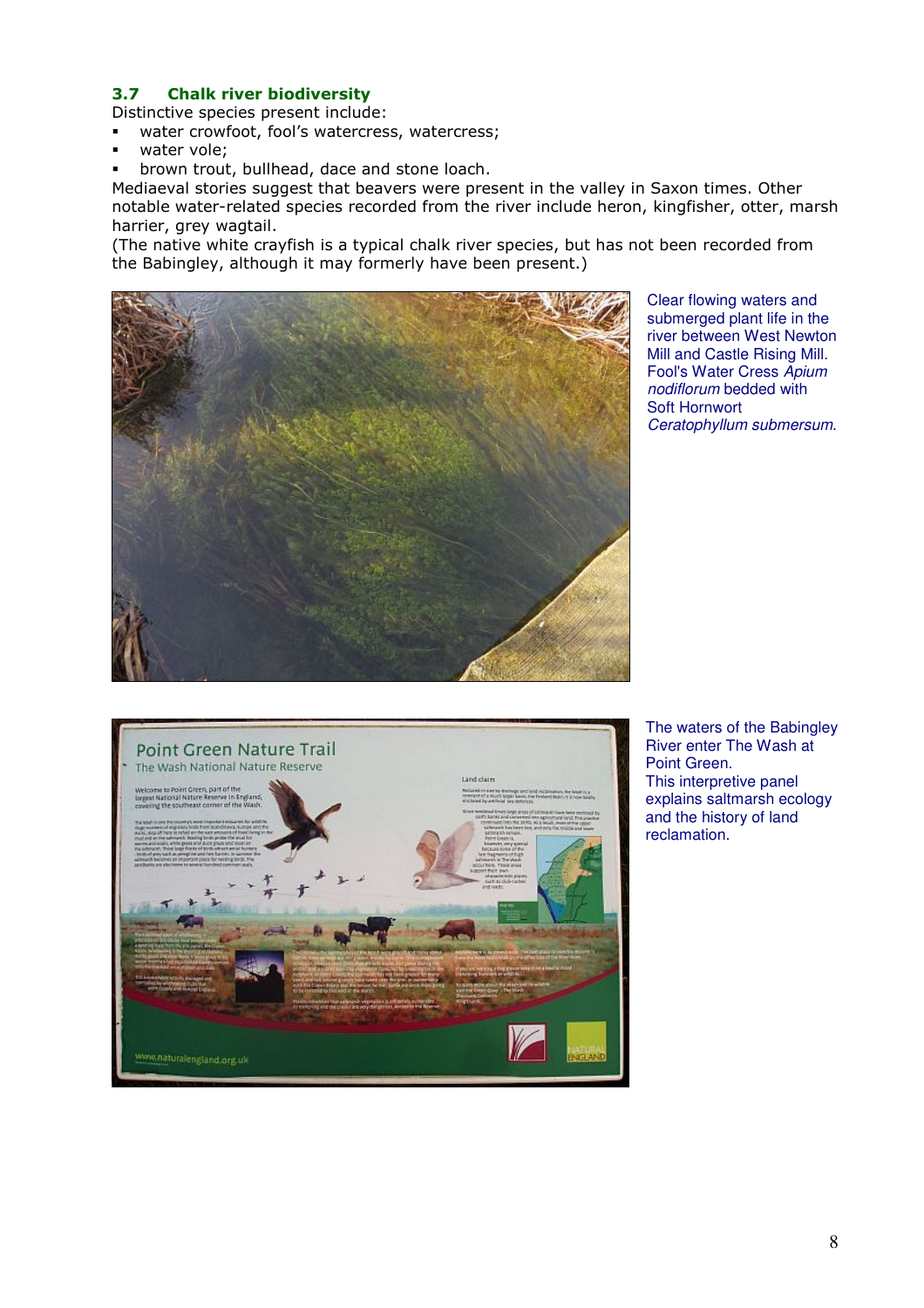

A reclaimed saltmarsh landscape in North Wootton, looking west. The dyke marks the probable line of the 'Roman Bank' seawall of late Saxon date which enclosed the mouth of the Babingley River estuary. The land to the right was reclaimed at some time before the 17<sup>th</sup> century.

# 4.0 LOCAL DETAILS

Supporting in-depth information about environmental features of the Babingley River valley.

#### Chalk topography

Glacially eroded scarp with dry valley development, notably visible from up Anmer Road, Flitcham, towards Bircham.

Soils are 343g Newmarket 2 Association: calcareous, loamy rendzinas.

#### Groundwater quality and quantity

The chemical quality and quantity of the groundwater in the chalk bedrock in Flitcham, Hillington and West Newton is classified as 'poor'. This is due to nitrate pollution from agriculture and over-abstraction for drinking water purposes. The groundwater in these areas is designated as 'vulnerable'. See groundwater information in the River Basin Management Plans on the Environment Agency's website at http://maps.environmentagency.gov.uk.

#### Ecological quality

The ecological quality of the whole Babingley River is assessed as 'moderate'. See river water information in the River Basin Management Plans on the Environment Agency's website at http://maps.environment-agency.gov.uk.

#### Harpley Dams Chalk Pit - TF774253

Turonian Chalk close to the Lower/Middle Chalk boundary, showing periglacial disturbance to flint bands. Overlying Pleistocene chalk-rich gravels of presumed Anglian age (Lowestoft Formation) are cut by a notable channel feature filled with pebbly sand.

#### Hillington Pumping station, north of Field Farm - TF743263

Source of water for Freebridge & Lynn Rural District Council, borehole created 1947. Hit Chalk at 5 ft 6" (1.65 m) and is over 99 ft (30 m) deep. Yielding 72,000 gallons (327,320 litres) per hr at test in 1975, so judged adequate to supply King's Lynn and local needs. BoreholeScan -

http://scans.bgs.ac.uk/sobi\_scans/boreholes/510279/images/14780104.html.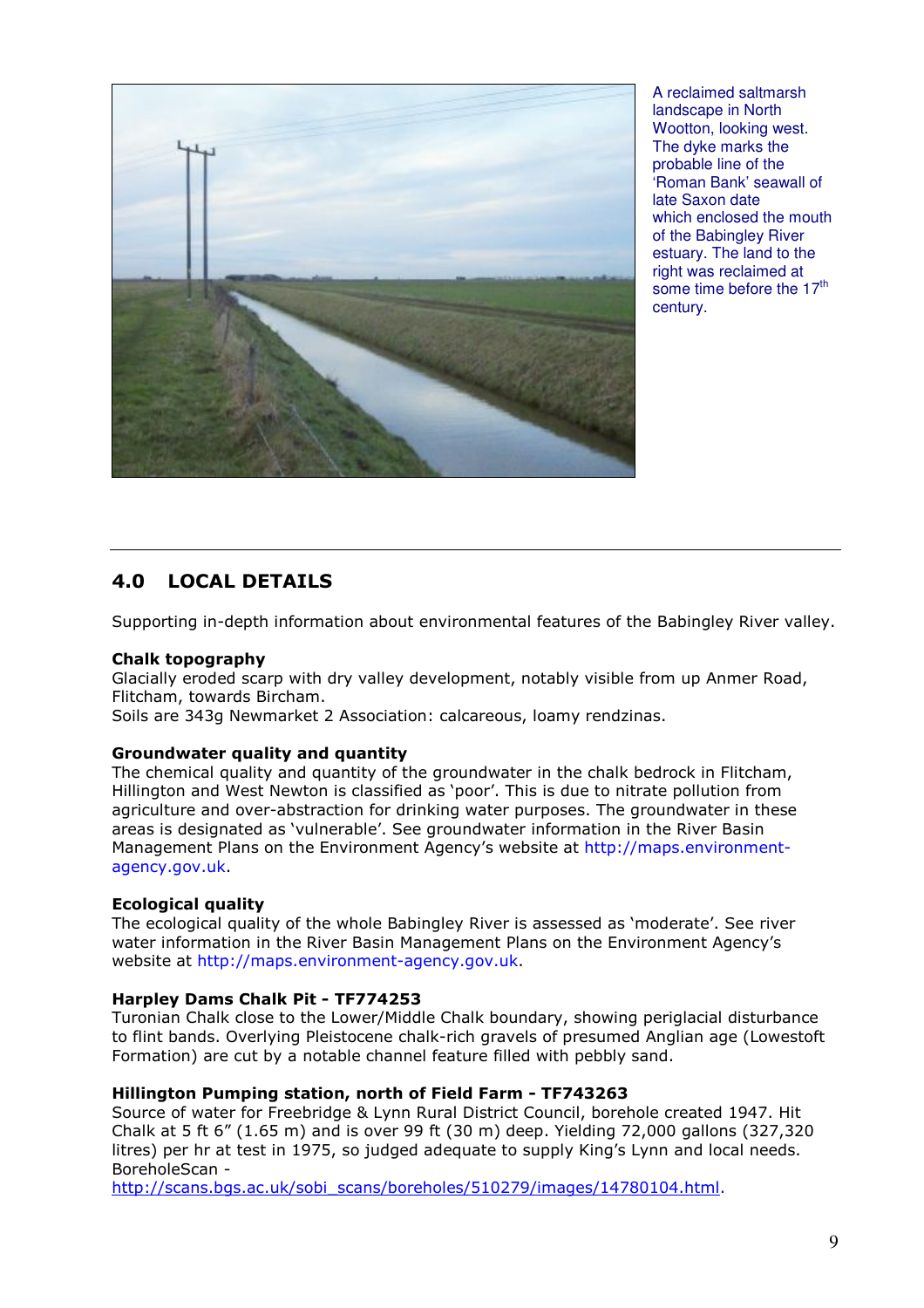#### Quality report http://scans.bgs.ac.uk/sobi\_scans/boreholes/510279/images/14780110.html Site map - http://scans.bgs.ac.uk/sobi\_scans/boreholes/510279/images/14780126.html. Owned by Anglian Water. They say the Hillington Water Treatment Works are being currently upgraded to meet European Union Drinking Water Directive re. Cryptosporidium protozoan and lead content.

### Flitcham Church - TF725266

Local people suggest that St Felix used to live at Flitcham [based on name of village]. A note in the church says that Camden's 'Britannia' c.1500 says that the hills thereabouts were known as the 'Christian Hills'. Geological building materials include chalk clunch and flint, and other rocks sourced from local fields.

## Flitcham Church Pit - TF724266

An overgrown chalk pit is next to the church and can be seen over the churchyard wall. It is completely degraded now, but from its position and shape it is likely to have worked the hard Totternhoe Stone and beds above and below it as a source of clunch. (See Gallois 1994 p.134)

### Hillington Chalk Pit - TF723245

An active quarry. It is a regionally important exposure of the Cenomanian Chalk of the Lower to Middle Chalk Transition, exposing a full sequence between the Nettleton Stone and Melbourn Rock horizons. Evidence of glacial tectonism is present e.g. in Plenus Marls. (See Gallois 1994 p.134)

The British Geological Survey has 4 publicly available photos of the pit in its online GeoScenic collection.

### Flitcham Abbey Farm - TF736266

A farm with organic output, part of the Royal Sandringham Estate. Presumably organic farming helps maintain groundwater quality in the river's headwaters.

The house is listed as Norfolk HER record 3942. An Augustinian Priory (St Mary's) founded in 1217 as a dependant cell of the Priory at Walsingham, and dissolved in 1538. The buried remains of the Mediaeval monastic buildings, rectangular earthworks, and the remains of the medieval water management system of the Priory (spring, sluices, ditches) surround the 19th century farmhouse which now stands on the site. See

#### http://www.heritage.norfolk.gov.uk/record-details?MNF3492-Flitcham-Abbey-or-St-Mary's-Priory.

The farm has an annual open day, and has permissive access to parts of its land holding. There is a permissive access bird hide overlooking spring-fed meadows with ponds at c.TF737266. Parking space for c. 6 cars near hide. List of species and visitors' record book present. Seating for c. 10 people, space for c.15 people (max).

There is permissive public access to 25 acres of rough grassland and unimproved pasture with spring-line features south of Flitcham village at c. TF 730265. Access to large parking area near village sports field from village street.

There is permissive public access to rough grassland at Springhead Meadow TF743263, with a seasonal (winterbourne) stream flowing over chalk bedrock and incised meandering channel feature as evidence of former higher-energy Devensian flow regime. No parking available (though 1 or 2 cars max perhaps on roadside verge).

Contact: Edward Cross, R S Cross & Son, Abbey Farm, Flitcham, King's Lynn, Norfolk PE31 6BT; tel: 01485 609094).

#### Flitcham Carr - TF730262

Fine Spring is marked as the 'source' of the Babingley River on Faden's map, 1793. Not publicly accessible.

#### Denbeck Wood - TF713275

The site of a spring feeding a north bank tributary of the Babingley. The spring emerges where Lower Chalk rests on impermeable Gault mudstone. Not publicly accessible. "In a tributary-valley on the northern side strong springs rise from the junction of the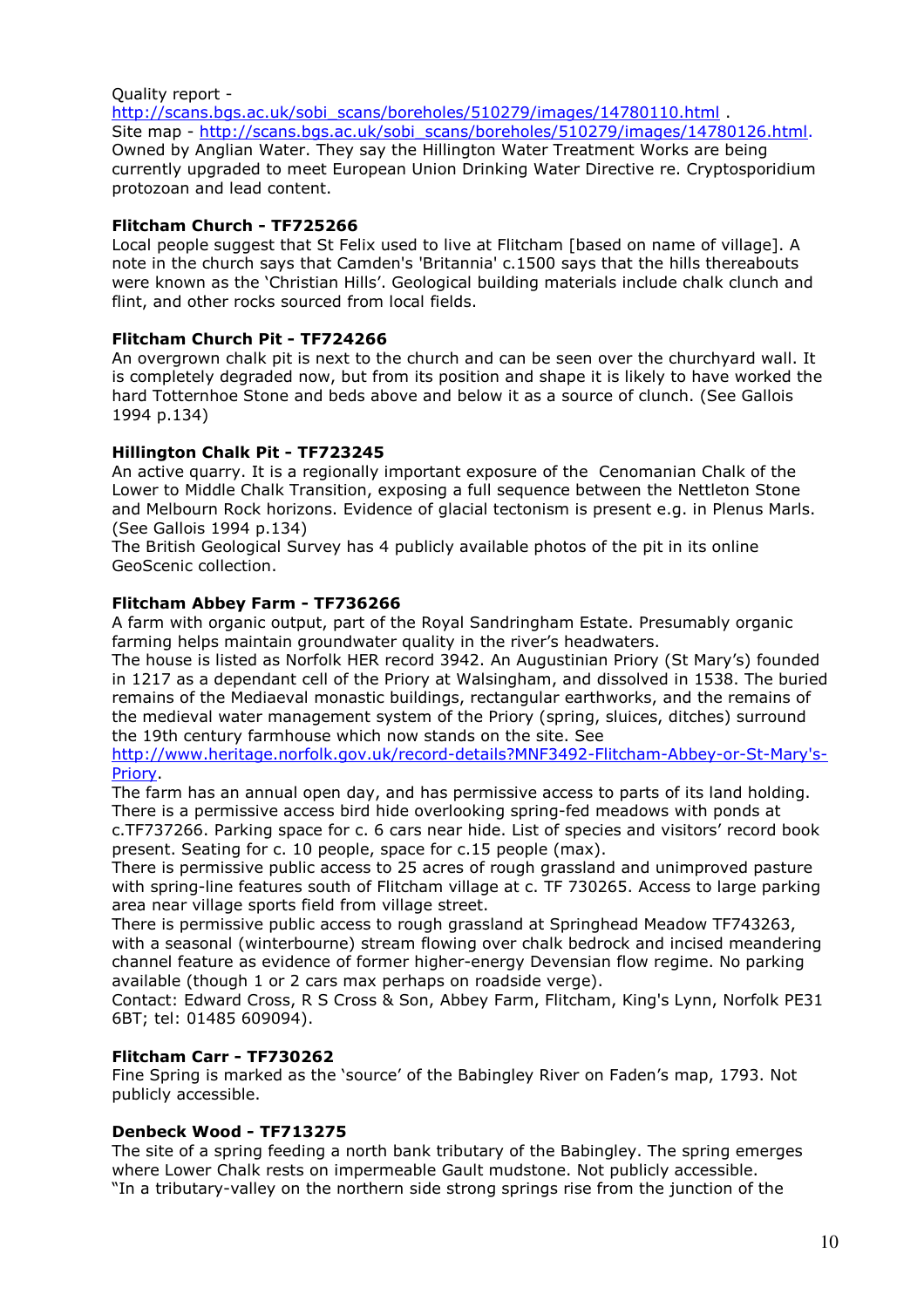Chalk with the underlying marl (Gault) in Denbeck Wood, eastward of Appleton (Appleton Hall of the newer map, 146, in the parish of Flitcham?). They are used for the supply of Sandringham House, etc. and F. R. Beck, writing in 1894, stated that the water is excellent and that the supply never failed until 1893, when the quantity decreased seriously in August and failed altogether at the end of October, the deficiency being got over by pumping water from a shallow spring at the northern end of Sandringham House. The water began to flow again in the beginning of December, and the estate was again wholly supplied from the regular source on the 14th of that month." See Whitaker 1921: The water supply of Norfolk; HMSO p32

## Flitcham Bridge Mill - TF728262

The site of a small mill in the C18th (possibly for flax). No traces remain. Signs of C19th culverting and iron pump visible near east side of bridge.

## Hillington Park - TF725255

The site is listed as Norfolk HER 30512. See http://www.heritage.norfolk.gov.uk/recorddetails?mnf30512

Numerous water features are visible in the Park, as much of it is founded on impermeable glacial clays of the Lowestoft Till, also periglacial head deposits. There is peat and alluvium on the valley floor.

Ice was stored in a C19th ice house at TF 7279 2571, sited on a hill top.

A pumping station to supply the Hall is sited at TF724263.

The Environment Agency carried out a river restoration programme in 2007 at impounded lake known as the 'Broadwater'. The aim of the project was to revert 420m of lake back to river in order to improve the water quality, remove barriers to fish and eel passage and provide additional spawning habitat for wild brown trout (Salmo trutta). Sluice boards (1.15m high) at the downstream extent of the site were removed resulting in the lowering of the water level. This concentrated the flow and enabled the river to cut a new channel that would be more sustainable in the long term. Deflectors were installed in the downstream extent of the reach (where gradient and flow velocities were less) to concentrate flow further and enable the river to continue cutting a channel into the newly exposed silt. Improvements in water quality as a result of the work created better habitat and spawning grounds and the removal of the sluice boards allowed free passage for fish to access these areas. However, lowering the water level created a barrier at the upstream weir, which had to be addressed using a pool and traverse fish easement created with rock rolls (at bridge). See

http://riverwiki.restorerivers.eu/wiki/index.php?title=Case\_study:Babingley\_River\_at\_Hilli ngton.

Not publicly accessible.

## Hillington parish

Mentioned in the Domesday book 1086 : A freeman, villagers, smallholders, slaves, ploughs, meadow, pigs, sheep, mills and salthouses were recorded. The presence of salthouses might suggest that tidal conditions may have extended at least 7km inland along the Babingley River. See http://www.heritage.norfolk.gov.uk/record-details?TNF268.

## Congham, Redhole Spring - TF721242

The spring emerges at the base of the Lower Chalk where it overlies the Gault Clay. It is marked on Faden's map 1797, and there are other springs in the vicinity. They are the source of a south bank tributary leading to Congham Lodge Mill. No public access, But visible from road.

## Congham Lodge Mill - TF714248

Listed as Norfolk HER 14997. See http://www.heritage.norfolk.gov.uk/recorddetails?mnf14997

Marked as 'Oil Mill' on Faden's map 1897, called Whale Mill locally, now called Congham Lodge. The machinery was powered by one of the few overshot wheels in the county. The mill said to have produced oil from whale blubber brought in from Kings Lynn docks (last whale landed 1812). The resultant whale bones were then taken by road to Narborough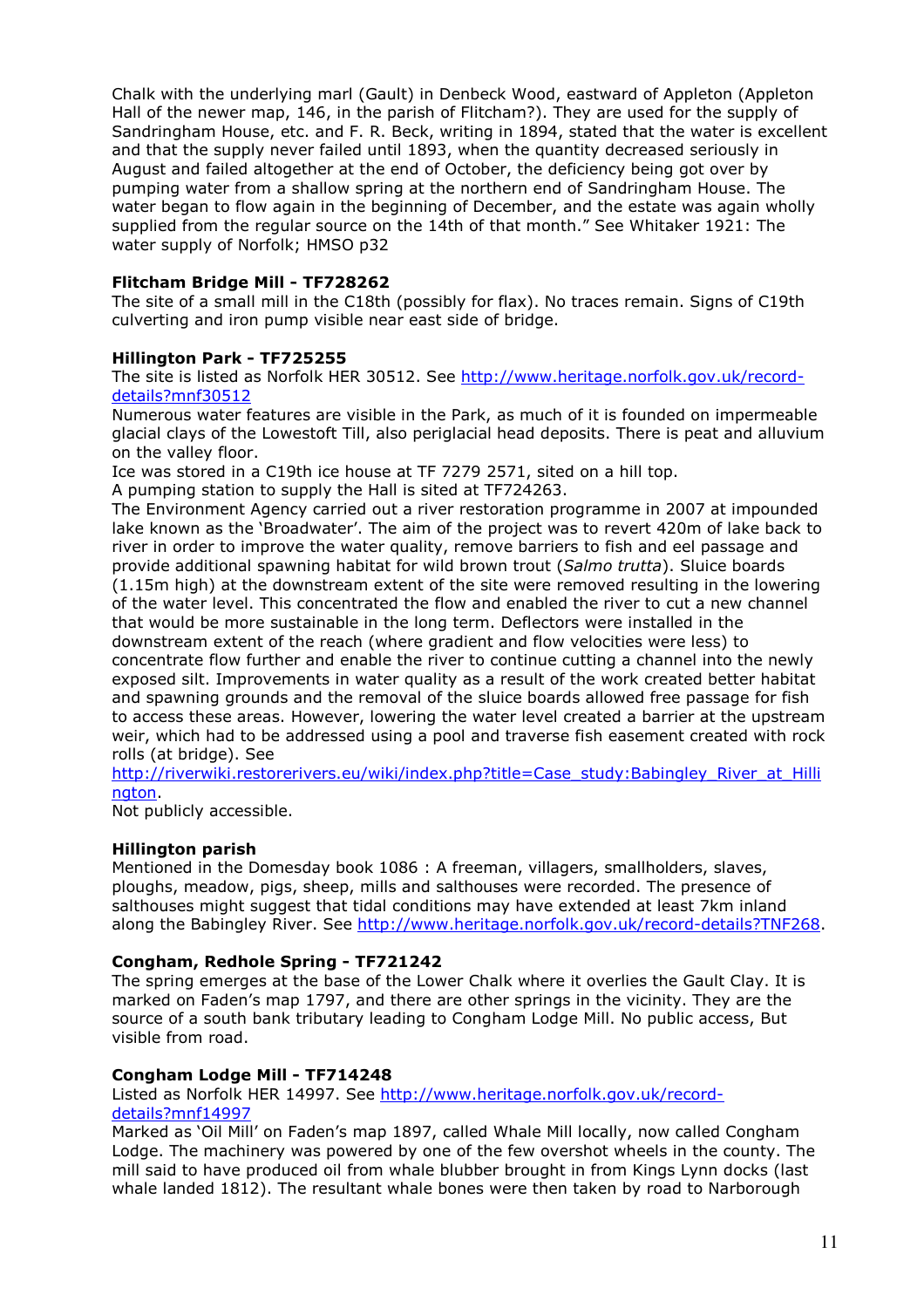Bone Mill where they were ground into fertiliser. Some of the whale bones remain, positioned like posts at each end of the brick parapets of a bridge. There are legitimate doubts as to whether whale oil was ever processed here, so perhaps 'oil' refers to linseed (flax) oil? See http://www.norfolkmills.co.uk/Watermills/congham.html. See also: http://en.wikipedia.org/wiki/River\_Cong (Norfolk)

## Mills, general

The Domesday Book records that the parishes of Castle Rising and Babingley shared at least five watermills, between the sea and the eastern part of the parish. All must have been upstream from that part of the river which was used for navigation. The Babingley River was one of the few rivers in West Norfolk suitable for milling. It was relatively fast flowing and larger than at present with a gentle gradient which made it possible to build low dams which provided a head of water. Leat streams, to divert part of the river's flow to the mill wheel, could be easily dug in the soft glacial or alluvial deposits. Inventories taken in the 14th and 15th centuries mentioned five water mills used for both corn milling and fulling cloth and the sites of four of these can be identified today. See http://www.castlerising-history.co.uk/mills.html.

## Gatton Bridge (B1440) - TF711258

A BGS borehole (TF72NW11, 1992) recorded over 43 m deep of glacially-derived, buried valley fill deposits. This suggests that meltwaters were active beneath the ice here, carving out a tunnel valley in the underlying bedrock. There is no surface expression. NB there is no evidence for estuarine deposits to confirm the hypothesis that an estuary extended up the valley as far as Hillinton in Saxon times.

### Babingley Meadow pingo site - TF 705261

A cluster of ramparted depressions, some holding water, are considered to be examples of relict periglacial pingo/palsa or hummocky ground microrelief of late Devensian age. See Walmsley 2009.

The site is County Wildlife Site CWS 263 Babingley Meadow; described as ungrazed neutral and marshy grassland together with patches of tall ruderal vegetation and a small mesotrophic pond.

The site is adjacent to a straight road dating from the early C19th Enclosures road called New Road (Hodskinson's map, 1826) or Common Road (1st ed OS map). The site is thus possibly a relict area of common land.

Soils are the 861b Isleham 2 Association - sandy & peaty soils formed in glaciofluvial sands with thin layer of wasted peat on top, on low-lying land affected by groundwater; often have periglacial hummock & hollow 'hills & holes' micro-relief.

## West Newton Mill (Rising Paper Mill or Upper Mill) - TF695256

The site of a possible Saxon mill. Documentary sources record a mill here from 1588 (two mills, Rising Corn Mill and Rysinge Fulling Mill) and the shape of the parish boundary suggests it may have been here earlier in the Saxon period. First known mention of the mill in 1588 relates to a fulling mill. Fulling mill converted to a paper mill and was actually the subject of the first reference to a paper mill in Norfolk. It was burnt down in 1722 and was rebuilt several times. For many years the mill was in the estate of the Viscount of Andover - the Howard family. When papermaking ceased in 1845, the machinery was converted to corn milling and its 14' 6" wheel ran 3 pairs of stones. It went out of use in 1845 and the present buildings are now used as a house. Interestingly situated at the end of an arm of Castle Rising parish that extends up the river. See

http://www.norfolkmills.co.uk/Watermills/west-newton.html

The Upper Mill was a Fulling Mill until 1691. Here rather loosely woven cloth was scoured, sometimes in urine then in water and fuller's earth to remove the grease. It was then pounded with wooden mallets or stocks to consolidate the fibres. The stocks were powered by the water wheel. The 1588 Map shows not only the Upper Mill but also the tenter frames nearby, on which the cloth was eventually dried and stretched. After 1691 the mill was converted into a Paper Mill, the first one ever recorded in Norfolk. It seems likely that the initiative came from the new Lords of the Manor, the Howards of Ashtead. The raw material for paper making at that time was rags which having been stripped of buttons and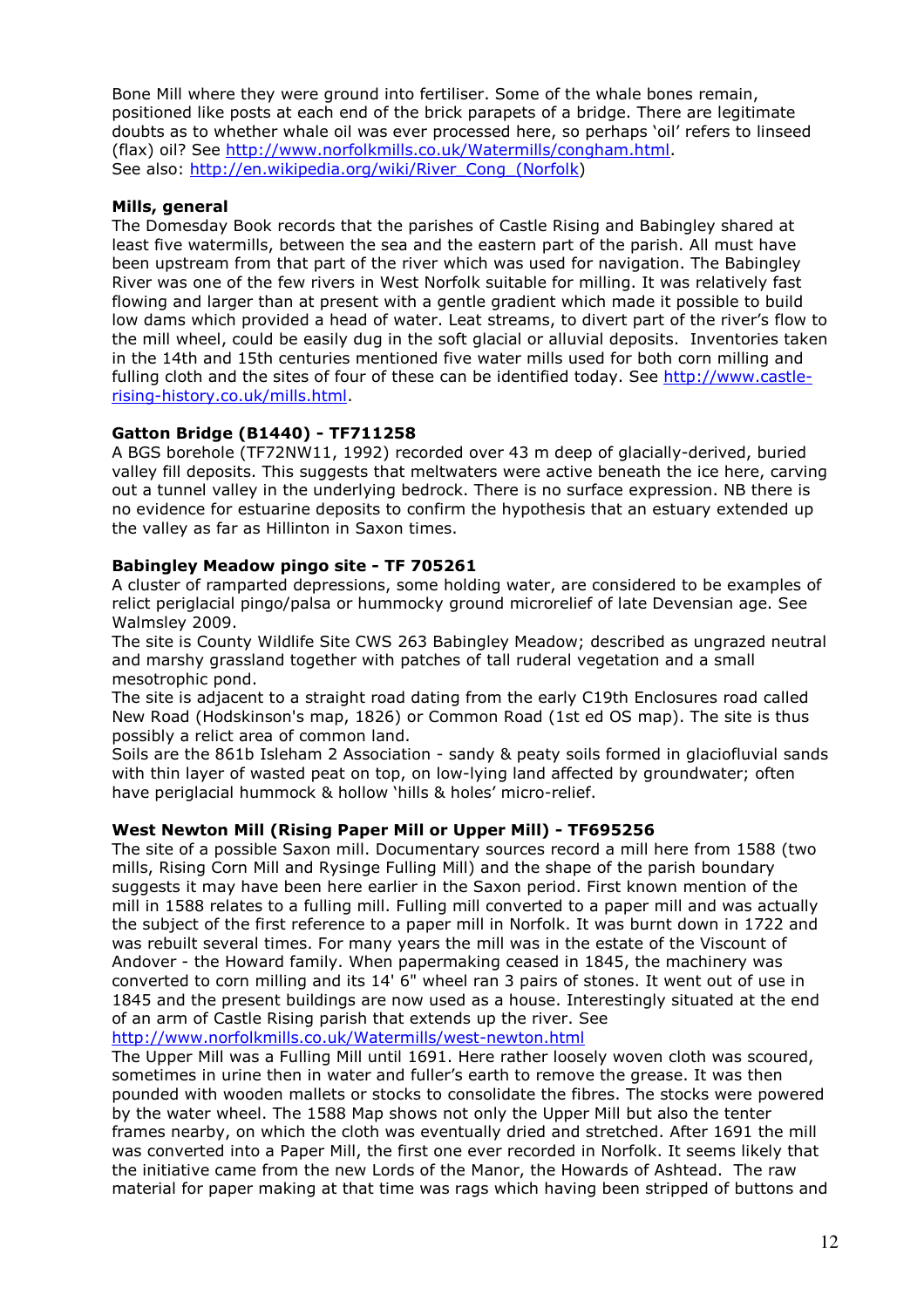clasps etc were cut up, soaked and washed and then pounded by wooden mallets into a pulp from which the paper was made. The sheets of paper were usually hung to dry in drying sheds at a distance from the mill because of the danger of fire. Fire in fact was a problem but in the form of arson when in 1722 the miller from the Lower Corn Mill, on finding that the paper mill was also grinding corn, burnt it down. He was "committed to the castel". The mill was rebuilt in 1746 for the miller John Parrott and all went well for a while until Parrott, perhaps as the result of an illness began to threaten the life of William Fawssett, the agent for the estate, who was responsible for collecting the annual rent. Despite these setbacks the mill continued to make paper until the 1847 by which time wood pulp and esparto grass were being used for paper making and modern mills were built near to ports. The Upper Mill was then converted into a corn mill and worked as such for almost a hundred years until it closed in the 1950s. William Rye and his son Jimmy were the last millers and some of the older residents of the village remember taking grain, which they had gleaned from the fields, to be ground at the mill. After being empty for some time the upper storey of the mill was removed in the 1960s or 70s and the mill was converted into a residence. See http://www.castle-rising-history.co.uk/mills.html

### Gatton Waters - TF704254

A small gravel pit was present on the valley floor here in the late C19th and enlarged by 1946. Strangely, not marked on the OS map 1" :1 Mile 1963. Extraction heyday probably in the 1970s, as a lake was present by 1988, with a camp site. See http://www.gattonwaters.co.uk/.

The lake is surrounded by a caravan and camp site, with an 8 acre lake stocked with tench, carp, roach, rudd, perch and bream. See http://www.gattonwaters.co.uk/index.html The geology is mapped by the BGS as an outcrop of glacial sand and gravel (the Briton's Lane Sand & Gravel Formation) of Anglian age, with adjacent river terrace deposits.

#### The river at 'Rising Common', between West Newton Mill (TF695256) and Castle Rising Mill (TF677251)

Faden's map 1797 marked 'Rising Common', suggesting the area was formerly common land (fen or grassland?). It shows the river had a meandering pattern then. Parts were straightened and meanders removed in the C19th. Vestiges of an old chopped-off meander can be seen in a marshy woodland at TF697253.

This stretch of the river has recently been subject to an Environment Agency river restoration project to enhance biodiversity value:

- Many whole log woody debris dams laid across the whole channel;
- Several hinged tree deflectors emplaced;
- Many pool and upstream run habitats created from a combination of bed and bank reprofiling;
- Lowering of right bank where possible, using sedge etc. from the banks to locally narrow the channel and form shallow edge habitat.

For more information contact Dr Nigel Holmes n.holmes3@btinternet.com.

- Characteristic Chalk River biodiversity present include:
- water crowfoot, fool's watercress, watercress;
- water vole;
- brown trout, bullhead, dace and stone loach.

Mediaeval stories (see St Felix's Church entry below) suggest that beavers were present in the valley in Saxon times.

Other notable water-related species recorded from the river include heron, kingfisher, otter, marsh harrier, grey wagtail. (The native white crayfish is a typical chalk river species, but has not been recorded from the Babingley.)

There is public access via footpaths from either end of the valley.

The valley here includes three different soil types. Hummocky ground visible north of the river is developed on 861b Isleham 2 Association. Land to the south (White Hills Wood) is sandy soils (551g Newport 4). Land flanking estuary and up towards West Newton is 821b Blackwood (sandy or loamy over drift). These reflect the underlying geology.

#### Castle Rising Corn Mill (Lower Mill) - TF 677251

Castle Rising watermill was one of Norfolk's smallest mills in later years, although in 1868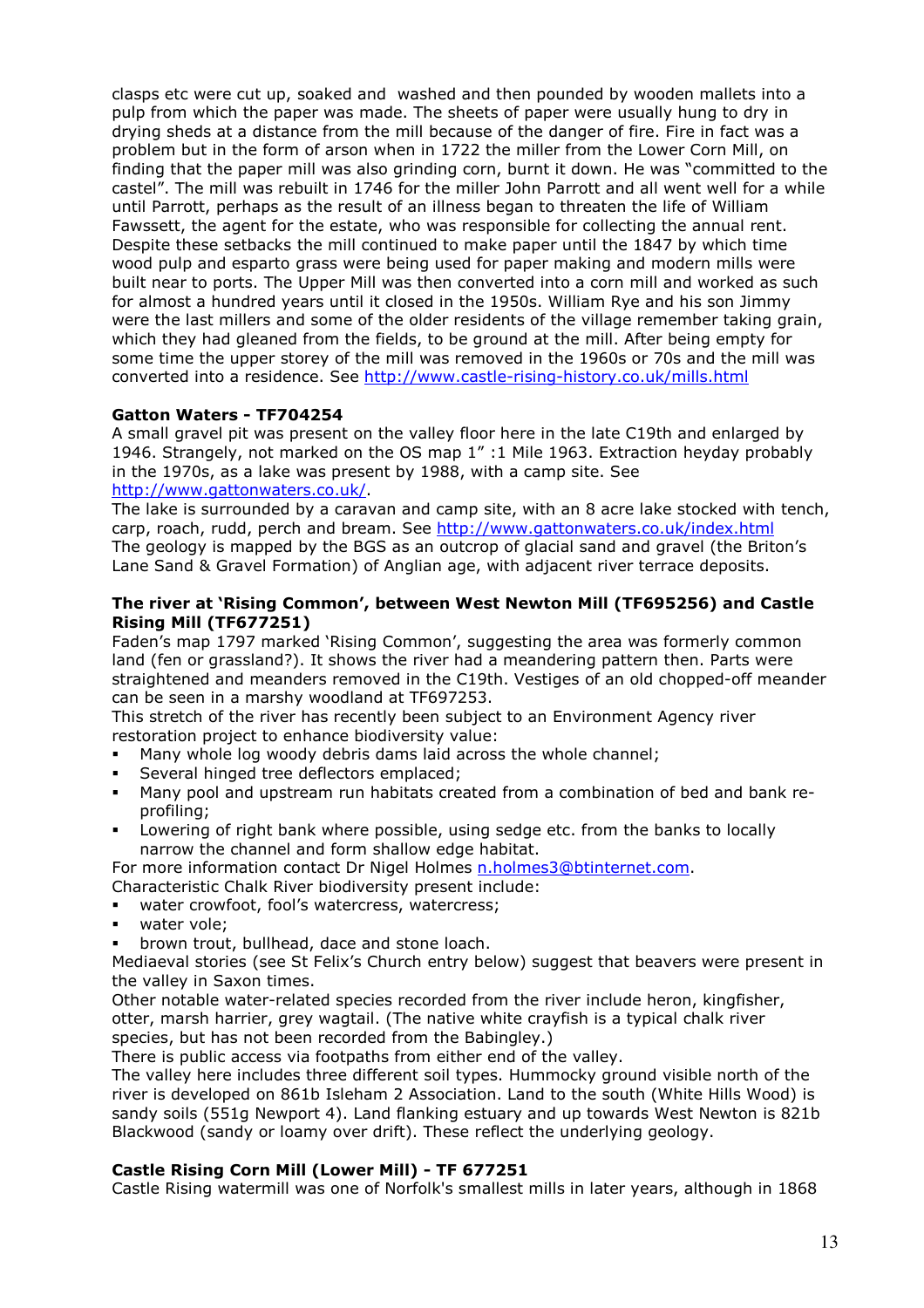the mill had a four storey steam mill alongside the watermill running up to twelve pairs of stones between them. The mill site and the surrounding farm complex as can be seen on the 1888-89 O.S. map below. Eventually most of the mill complex was demolished and a new cut was made for the river to bypass the mill. See

http://www.norfolkmills.co.uk/Watermills/castle-rising.html

By 1891, probably suffering from the completion of large modern coastal mills using imported corn, the mill and the farm ceased to function. The river was diverted, the mill pond drained, the wheel house bricked up and the mill pulled down. The farm buildings have since fallen into disrepair. The Mill House and cottages remain tucked away in the woods beside the Babingley River beyond the by-pass. See http://www.castle-risinghistory.co.uk/mills.html

### Babingley Bridge, Castle Rising - TF673256

The site of mill a mentioned in a 16th century document as having been recently abandoned was "unto a place where sometime Babingley Myll did stand being west of the Stone Bridge of Rysing a furlong and a half" The Stone Bridge is the one on the Old Hunstanton Road; rebuilt of concrete in 1929. The site is marked on Faden's map 1797 as the landward limit of estuarine influence.

The site is accessible via footpath (the old main road). St Felix's Church ruins at Babingley can be seen in the distance.

The Environment Agency has a monitoring point here, for assessing water biology, chemistry and flow.

The river banks are accessible upstream by footpath. The former West Newton Brook (now a drainage ditch) enters the river, bringing acidic water from the sandy soils in the area of the former Newton Common to the north-east (now forested).

## Babingley village - TF6626

Babingley is a lost Mediaeval village lying to the north of an area of reclaimed marshland, at one time a navigable estuary about 3km inland from the Wash. Babingley today comprises St Felix's church and Hall Farm with a moat.

Many archaeological finds have been made – see

http://www.heritage.norfolk.gov.uk/record-details?MNF3257-Babingley-desertedmedieval-settlement-and-multi-period-finds.

There is an access track to Hall Farm, but it is not public.

#### St Felix's Church, Babingley - TF665261

The ruins of the church can be seen but not visited (owned by Royal Sandringham Estate). Listed as Norfolk HER 55921 – see http://www.heritage.norfolk.gov.uk/recorddetails?mnf55921. Carstone and Sandringham sandstone with limestone dressings. Ivy clad ruins survive. Dedication to St Felix suggests the possibility of a pre-Conquest church on or near the site. Said to be on site of earliest church in Norfolk founded by St Felix of Burgundy who landed in Babingley river estuary c.631 acc to tradition. Mediaeval legendary story about the arrival of the saint guided to his landing place by beavers. The ruins of the church can be seen across the valley from Castle Rising.

## Castle Rising port - TF 6615 2555

Local stories say that there was a port here before King's Lynn. See the website 'Castle Rising and the Sea' - http://www.castle-risinghistory.co.uk/Book%20Chapter-

%20CR%20and%20the%20Sea%20Website%20version%20Sept%202012.pdf

The Babingley formerly had two channels – north is the Babingley proper; south was a lesser tributary; linked to the Babingley by a channel [in Saxon times when Babingley Corn Mill was built]. Castle Rising port may have lain at a staithe beside the south channel. Access was via Nightmarsh Lane, which has a wide ditch beside it which may have been an access canal to staithes closer to the village when water levels were higher in the valley. 'Silver carr' stone can be seen at the base of St Lawrence's Church tower; this was extracted from the Sandringham Sands Formation locally and exported in Roman times to build the fort at Brancaster (Branodunum). The port was used for importing Caen stone to build the church and Castle, also for other goods in Mediaeval times. A 1946 aerial photo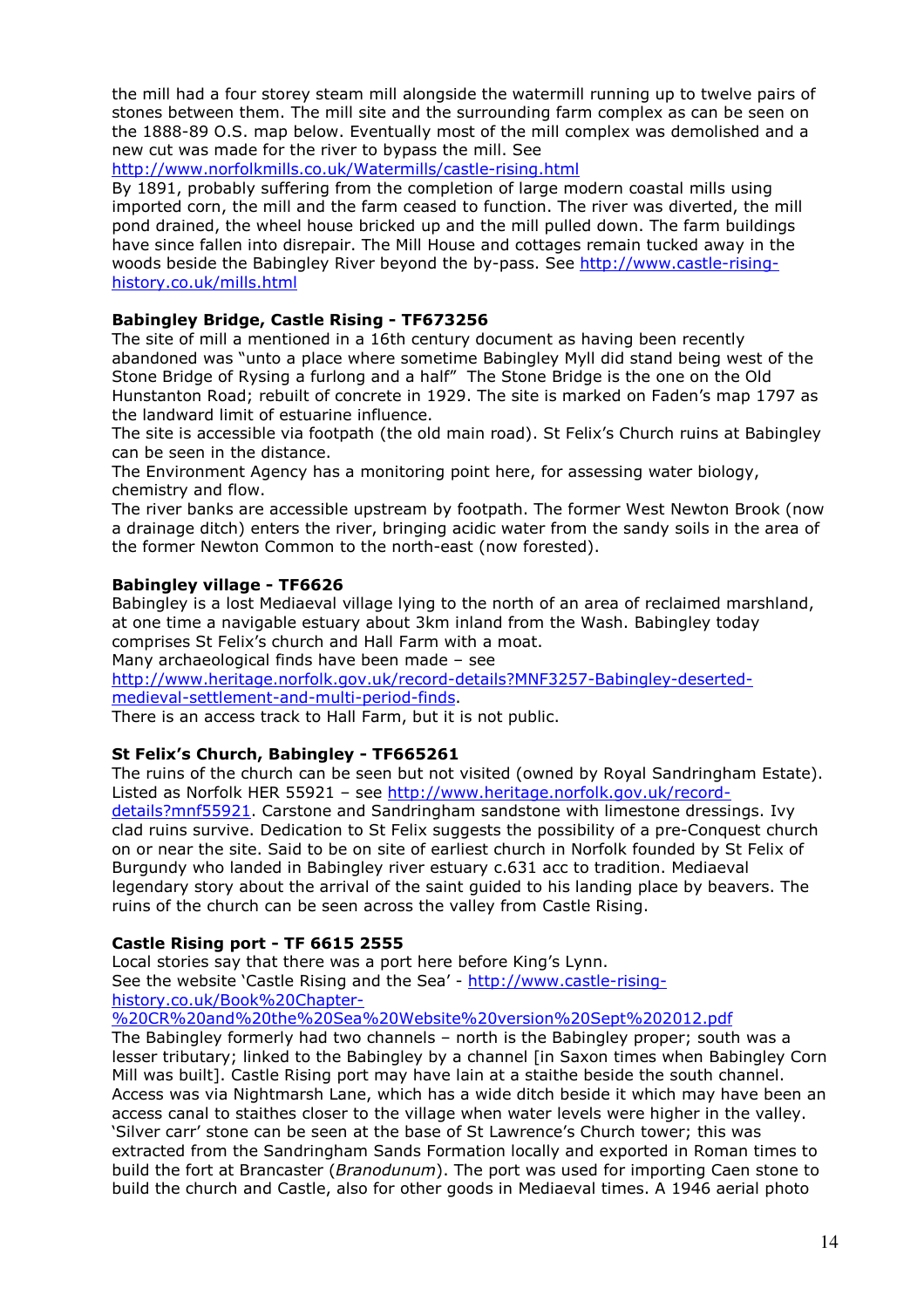shows areas of Mediaeval cultivation at TF660255 in the form of a ridge & furrow open field cultivation system. An old track between Night Marsh and Babingley church was swept away by the 1953 sea flood.

St Felix's Church ruins at Babingley can be seen in the distance. The land to westward is flat and used for arable; 200 years ago it was grazing land.

### Babingley Marshes and saltmarsh reclamation

The Babingley estuary formerly reached as far east as Babingley Bridge, and perhaps betond. It had its outlet to the sea near Wolferton. Its legacy can be seen in the marshland soils of the 532a Blacktoft Association (calcareous silts from marine alluvium) in the lower reaches of the valley.

The 'Roman Bank' enclosed the mouth of the estuary of presumed late Saxon age, as elsewhere in Fenland. Its course can be seen close to the disused railway line north of Marsh Common, North Wootton (open access land). Areas of saltmarsh were reclaimed and turned into grazing marshes behind this embankment. Such reclamations are likely to have lost during C13th during a period of relatively high sea level (see Gallois 1994, pp.173 & 4). Later, in the C17th a further land-take happened with an embankment contemporary with the Wolferton Bank. Faden's map shows the extent of the late C18th saltmarsh and sea walls.

The waters of the Babingley were diverted south-westwards in the 1850s via the 'Marsh Cut', after the Norfolk Estuary Company re-routed the Great Ouse into the new Lynn Channel in 1853. They enter the sea at Point Green (King's Lynn). The results of this are visible at Marsh Road and Marsh Common, North Wootton. This ushered in an era of major phase of successive saltmarsh reclamations (most recently 1965).

Saltmaking was carried out on the saltmarshes in Saxon or Mediaeval times, and there is a presumed saltern mound of industrial waste product visible on Marsh Common at

TF638250. Aerial photos show the meandering courses of former saltmarsh creeks on the Common; these can be traced on the ground. A drainage canal was constructed across the Common sometime in the mid to late C19th, and was recut in WW2 as an anti-tank defence.

A geological exposure in a cutting at TF641257 shows a section through 1 m+ of brown saltmarsh alluvium underlying the Common. The geology of North Wootton marshes is explained in BGS borehole TF62NW5.

An IDB pumping station for controlling water flow is present at TF644257.

Point Green is a surviving remnant of upper (high) saltmarsh lost elsewhere round The Wash, supporting a distinctive flora of club rushes and reeds. It shows what the Babingley estuary once looked like. It is part of The Wash National Nature Reserve. It can be accessed by the footpath network and a long, very bumpy public road, and has a boardwalk and interpretive panels explaining local saltmarsh ecology and reclamation history.

## Global warming impacts

See Norfolk Climate Change Strategy [2009] and also Local Climate Impacts Profile at http://www.norfolkambition.gov.uk/consumption/groups/public/documents/article/ncc0953 40.pdf -

- Increased winter rainfall, combined with a likely increase in the quantity of rainfall from intense events in winter, will result in a greater risk of flooding.
- Acute temperature events such as heat waves are extremely likely to increase. The longest summer heat wave duration is likely to grow by up to 10 days over the 21st century.
- Summers are also likely to be drier. Future summer average daily rainfall is likely to significantly decrease. In partnership with this summer dry periods are likely to ncrease in duration, more likely than not increasing by up to 10 days.
- Sea levels are likely to rise by up to 0.88m, rising at rates faster than present (IPCC, 2007), having a major impact on coastal erosion and coastal flooding. Recent scientific findings find this estimation to be very conservative.

Re. impact of climate change on groundwater and river flows, "almost all scenarios suggest lower summer flows" - see Prudhomme et al 2012 at http://nora.nerc.ac.uk/15039/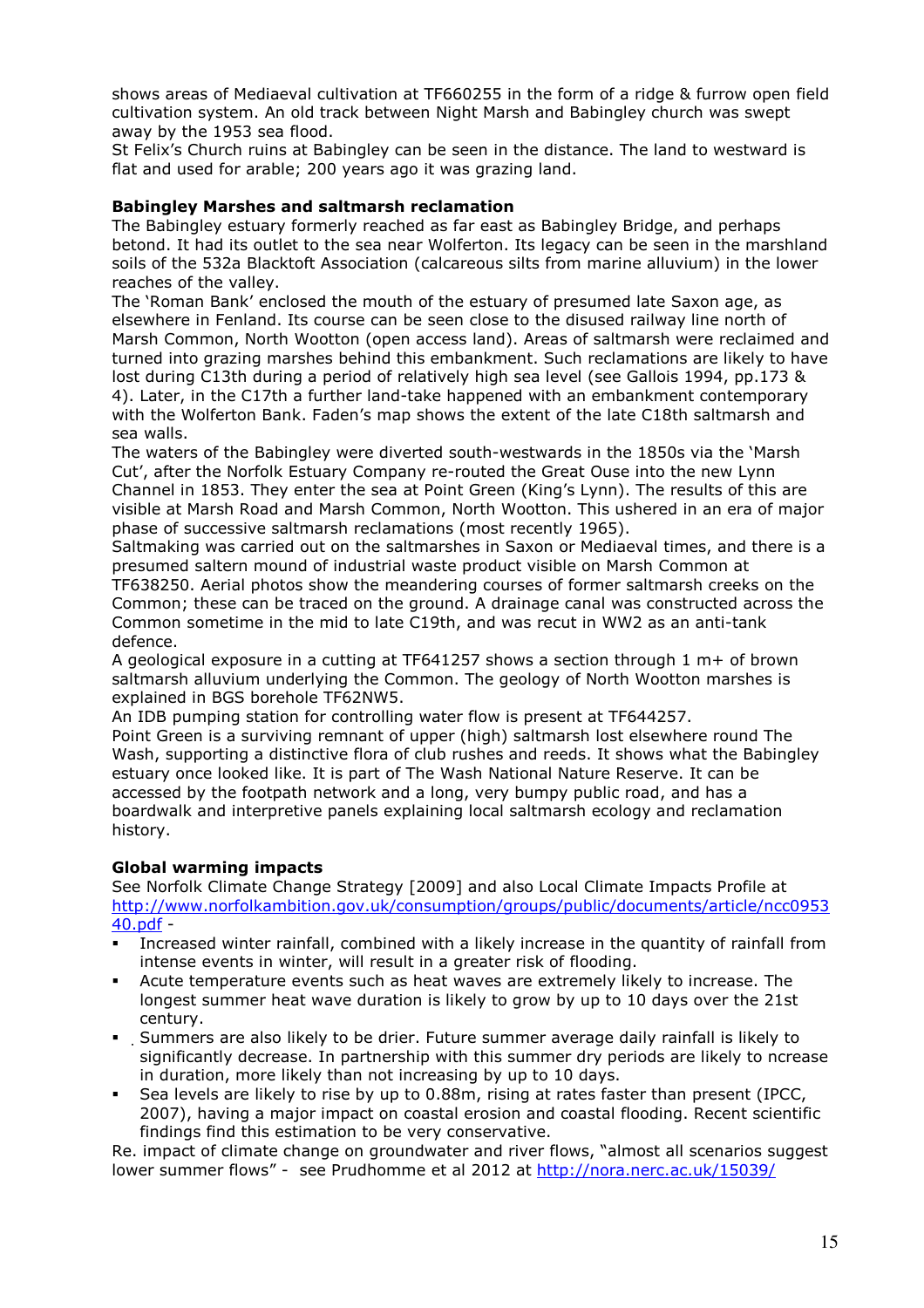# 5.0 RESOURCES

## 5.1 BOOKS AND REPORTS

- Gallois, R.W.: Geology of the Country around King's Lynn and The Wash; British Geological Survey, 1994
- Purseglove, J.: Taming the Flood: History and Natural History of Rivers and Wetlands; Oxford University Press, 1988
- The State of England's Chalk Rivers A report by the UK Biodiversity Action Plan for Chalk Rivers; Environment Agency, 2004
- Walmsley, A.: The Norfolk 'Pingo' Mapping Project 2007 2008; Norfolk Wildlife Trust, 2009

## 5.2 ONLINE RESOURCES

- British Geological Survey Borehole Scans http://mapapps.bgs.ac.uk/boreholescans/boreholescans.html.
- British Geological Survey Lexicon of Named Rock Units http://www.bgs.ac.uk/lexicon/.
- Castle Rising History http://www.castle-rising-history.co.uk, notably the 'Landscape and Geology' section including 'Castle Rising and the Sea'.
- Norfolk Historic Environment Record, via Norfolk Heritage Explorer http://www.heritage.norfolk.gov.uk/simple-search.
- Case study of river restoration at Hillington, via the RESTORE website: http://riverwiki.restorerivers.eu/wiki/index.php?title=Case\_study:Babingley\_River\_at\_Hi llington.
- Soil Associations in England and Wales, via The Soils Guide (Cranfield University, 2014) – http://www.landis.org.uk/services/soilsguide/mapunit\_list.cfm.
- UK Biodiversity Action Plan: Rivers Habitat Action Plan http://jncc.defra.gov.uk/pdf/UKBAP\_BAPHabitats-45-Rivers2011.pdf.

## 5.3 GLOSSARY

| Alluvium               | Unconsolidated, water-lain sediments of terrestrial origin deposited in a<br>non-marine setting, for example a floodplain or an estuary.                                                                                                                                                                                                                                   |
|------------------------|----------------------------------------------------------------------------------------------------------------------------------------------------------------------------------------------------------------------------------------------------------------------------------------------------------------------------------------------------------------------------|
| Anglian                | A major glacial period during the middle Pleistocene Epoch, about<br>450,000 years ago. Norfolk was covered by ice sheets from the north and<br>north-west, one of which extended as far south as Hornchurch in Essex.<br>When it retreated it left behind thick deposits of till or 'boulder clay', and<br>also beds of outwash sands and gravels deposited by meltwater. |
| Aquifer                | A water-bearing geological formation.                                                                                                                                                                                                                                                                                                                                      |
| Association            | A term used for classifying and mapping soils. Associations are composed<br>of several soil types (series), and each is named after its principal series<br>and these bear the location name from where they were first described<br>(e.g. Isleham).                                                                                                                       |
| Biodiversity           | The variety / diversity of life forms; the totality of genes, species, and<br>ecosystems of a region.                                                                                                                                                                                                                                                                      |
| Catchment<br>Coverloam | The land area from which a river or stream gathers its water.<br>Deposits of wind-blown silt.                                                                                                                                                                                                                                                                              |
| Cretaceous             | A period of Earth history between 145 and 65 million years ago; it<br>followed the Jurassic period. It was characterised by widespread shallow<br>shelf seas in which calcareous planktonic organisms were abundant; their<br>remains were deposited to form chalk and the silica mineral flint.                                                                           |